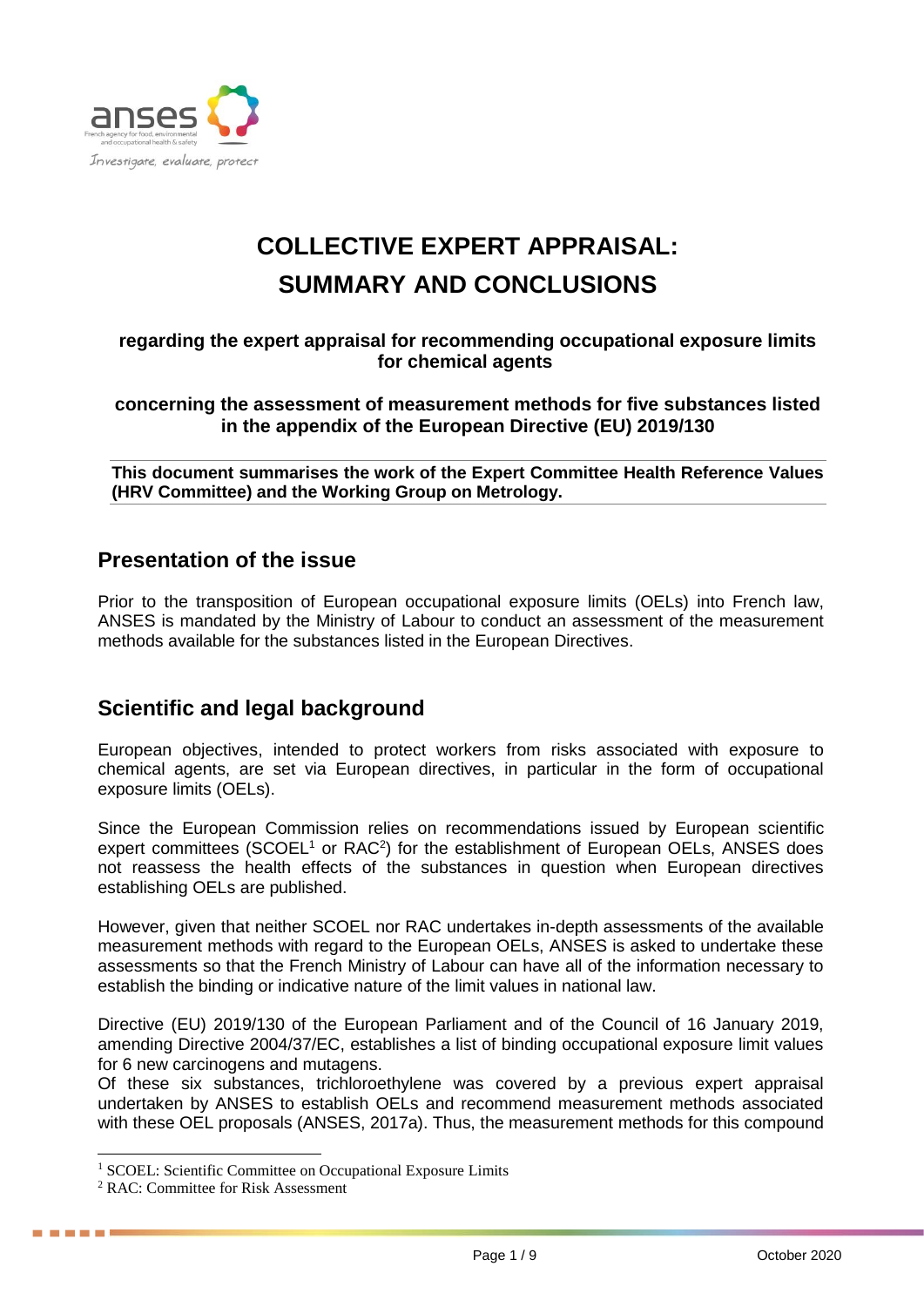were not reassessed as part of this expert appraisal, since these assessments are already available.

As part of the memorandum of understanding on occupational exposure limits and biological limit values (OELs and BLVs) established between the Ministry of Labour and ANSES, the Directorate General for Labour (DGT) mandated ANSES to undertake the metrological expert appraisal for the following substances only:

- $\bullet$  4,4'-methylenedianiline (8h-OEL of 0.08 mg.m<sup>-3</sup>)
- $\bullet$  epichlorohydrin (8h-OEL of 1.9 mg.m<sup>-3</sup>)
- ethylene dibromide (8h-OEL of 0.1 ppm, i.e. 0.8 mg.m<sup>-3</sup>)
- ethylene dichloride (8h-OEL of 2 ppm, i.e. 8.2 mg.m<sup>-3</sup>)
- diesel engine exhaust emissions (8h-OEL of 0.05 mg.m<sup>-3</sup> measured as elemental carbon)

### **Organisation of the expert appraisal**

ANSES entrusted examination of this request to the Expert Committee Health Reference Values (HRV Committee). The Agency also mandated the Working Group on Metrology.

The methodological and scientific aspects of the work of this group were regularly submitted to the Expert Committee on both methodological and scientific aspects.

This report has been prepared from metrology reports developed individually for each substance by the Working Group on Metrology. The Working Group reports take into account the additional observations and information provided by the members of the HRV Committee. In light of the question asked, the HRV Committee did not examine the relevance of the values laid down by the Directive.

This expert appraisal was therefore conducted by a group of experts with complementary skills. It was carried out in accordance with the French Standard NF X 50-110 "Quality in Expertise Activities".

#### **Description of the method**

An assessment report of the measurement methods was prepared by the Working Group on Metrology for each substance and submitted to the HRV Committee, for comments and validation.

Each assessment report presents the various protocols for measuring the respective substance in workplace atmospheres grouped together based on the methods they use. These methods were then assessed and classified based on the performance requirements set out particularly in the French Standard NF EN 482: "Workplace atmospheres - General requirements for the performance of procedures for the measurement of chemical agents" and the decision-making criteria listed in the methodology report (Anses, 2017b et 2020). As the methodology for assessing measurement methods was updated in 2020<sup>3</sup>, two substances were assessed based on the methodological criteria established in 2017 (ANSES, 2017b), i.e. epichlorohydrin and ethylene dibromide, and three substances using the revised methodology, i.e. 4,4′ methylenedianiline, ethylene dichloride, and exhaust emissions from diesel engines.

A list of the main sources consulted is detailed in the methodology report (Anses, 2017b and 2020).

These methods were classified as follows:

-

- Category 1A: validated methods (all of the performance criteria are met);
- Category 1B: partially validated methods (the essential performance criteria are met):
- Category 2: indicative methods (essential criteria for validation are not clear enough or else the method requires adjustments that need to be validated);
- Category 3: the methods are not recommended. This category encompasses unsuitable methods for which essential validation criteria have not been met, and non-assessable

<sup>&</sup>lt;sup>3</sup> The methodology was essentially supplemented by assessment criteria for substances in aerosol form and substances in mixed phases.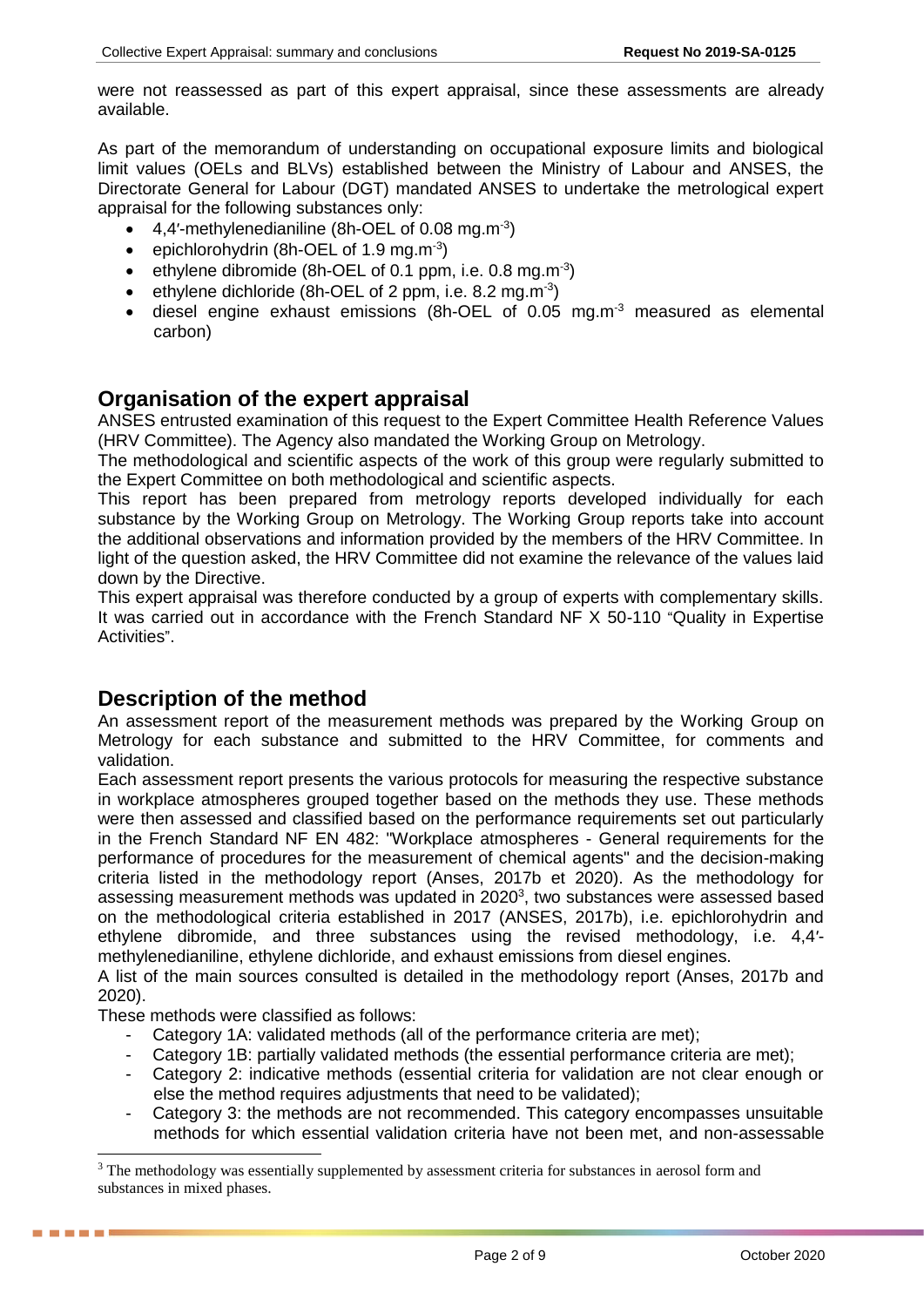methods (falling in Category  $3<sup>(*)</sup>$ ) for which essential validation criteria have not been documented.

NB: For the measurement of aerosols and substances in mixed phases, an initial classification is established with regard to the performance criteria for sampling methods. A second classification is then established with regard to the performance criteria for analytical methods. The final classification of the method corresponds to the least favourable of these two classifications.

A detailed comparative study of the methods in Categories 1A, 1B and 2 was conducted with respect to their various validation data and technical feasibility, in order to recommend the most suitable method(s) for measuring concentrations for comparison with OELs.

This overall report was prepared from metrology reports developed individually for each substance. The details concerning the adoption of each measurement method assessment report are given in the following table.

| Table 1: Adoption dates of the individual reports by the Working Group on Metrology and by the |
|------------------------------------------------------------------------------------------------|
| <b>HRV Committee</b>                                                                           |

| <b>Substance</b>                | <b>Adoption date</b> |            |                                |
|---------------------------------|----------------------|------------|--------------------------------|
| <b>Name</b>                     | <b>CAS number</b>    | By the WG  | By the HRV<br><b>Committee</b> |
| 4,4'-Methylenedianiline         | 101-77-9             | 16/04/2020 | 14/05/2020                     |
| Epichlorohydrin                 | 106-89-8             | 16/05/2019 | 17/10/2019                     |
| Ethylene dibromide              | 106-93-4             | 17/09/2019 | 17/10/2019                     |
| Ethylene dichloride             | 107-06-2             | 16/04/2020 | 14/05/2020                     |
| Diesel engine exhaust emissions |                      | 16/04/2020 | 14/05/2020                     |

The overall report, as well as the summary and conclusions of the collective expert appraisal, were adopted by the HRV Committee on 14/05/2020.

This collective expert appraisal work and the summary report were submitted to public consultation from 27/07/20 to 30/09/20. The people or organizations that contributed to the public consultation are listed in appendix of the report (only available in French). The comments received were reviewed by the HRV Committee who finally adopted this version on the 22/10/20.

#### **Conclusions and recommendations of the collective expert appraisal**

The assessment of the applicable reference methods for the measurement of occupational exposure levels for the five substances, listed in Directive (EU) 2019/130 and to be assessed in light of the values established therein, found that:

- epichlorohydrin and ethylene dichloride have a measurement method classified in Category 1B:
- 4,4'-methylenedianiline, ethylene dibromide and diesel engine exhaust emissions have a measurement method classified in Category 2.

The table below summarises the measurement methods recommended by the HRV Committee for each of the five substances.

Concerning 4,4′-methylenedianiline, the HRV Committee also underlines that there is a measurement method, described in the OSHA ORG 57 protocol, consisting of active sampling on a filter impregnated with sulphuric acid followed by water extraction, derivatisation with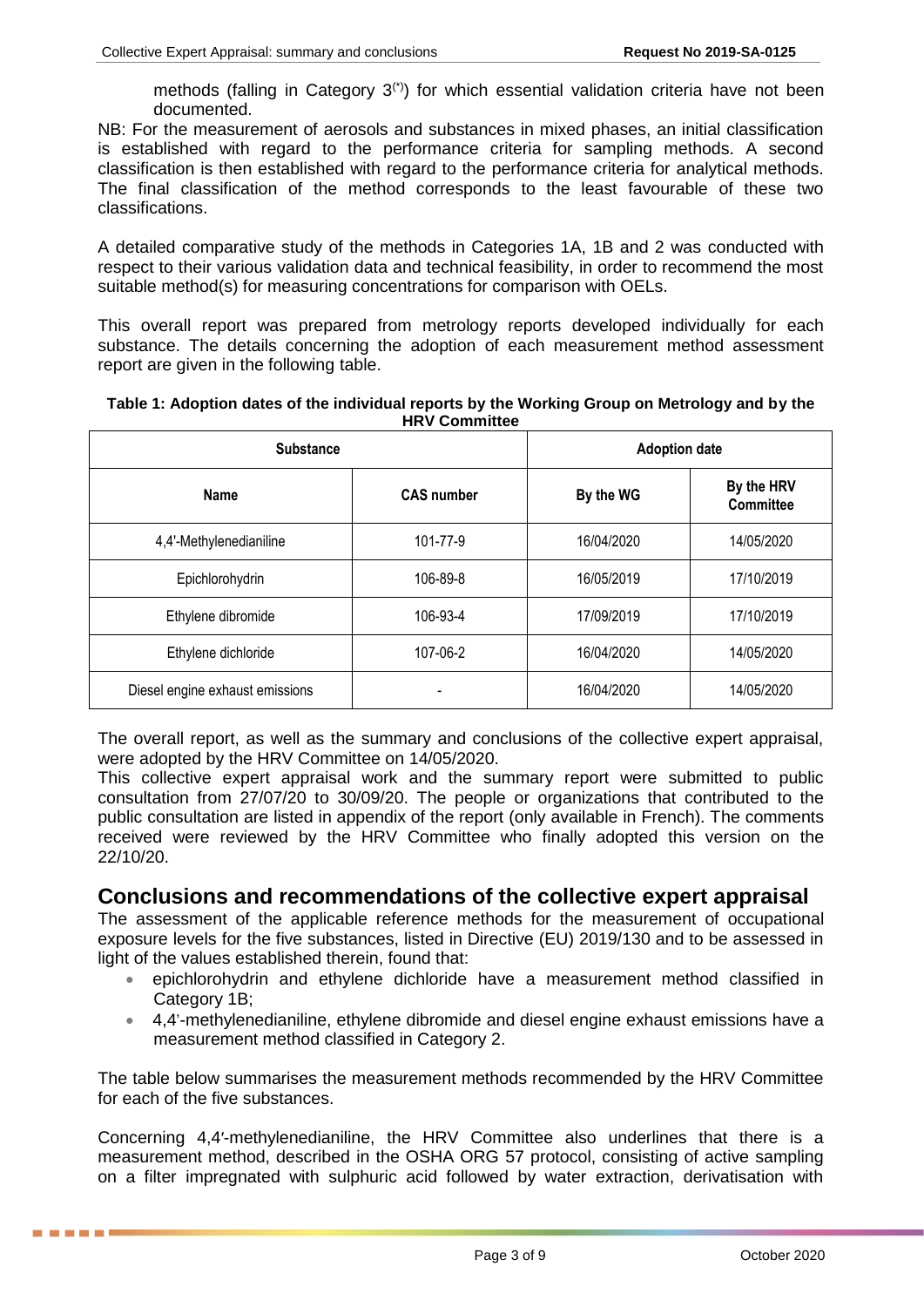**. . . . .** 

heptafluorobutyric acid anhydride, and GC/ECD analysis. This measurement method is classified in Category 3 for the regulatory technical control of the 8h-OEL because the sampling device is not compliant for the inhalable fraction, but the analytical method is highly sensitive and has been validated over a range of very low concentrations: 0.001 to 0.2 times the 8h-OEL. The HRV Committee therefore also recommends validating a sampling method that would enable the inhalable fraction to be sampled, would be compatible with the analytical technique described in the OSHA ORG-57 protocol, and would be more appropriate with regard to the occupational exposure levels reported in the literature (Weiss *et al*., 2011).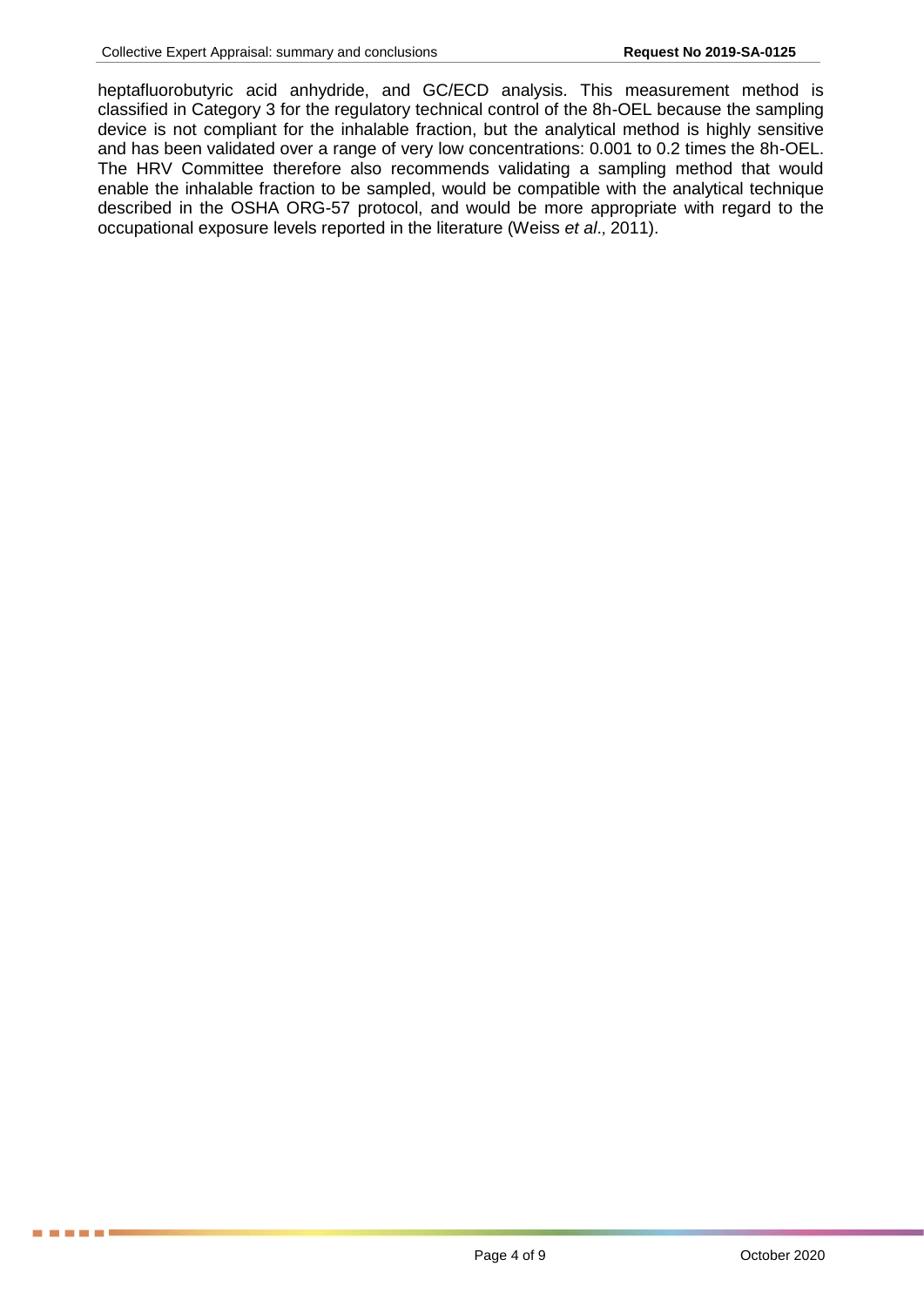<u> Tanzania de la Re</u>

| <b>Identification of the substance</b> |                                                                                                                                                                                                                                                                                                                                                                                                                                                                                                                                                                                                                                                                                                                                             |                                                                                                              |                                                                               | Implementation<br><b>Classification for 8h-</b> |                                            |                                                                                               |
|----------------------------------------|---------------------------------------------------------------------------------------------------------------------------------------------------------------------------------------------------------------------------------------------------------------------------------------------------------------------------------------------------------------------------------------------------------------------------------------------------------------------------------------------------------------------------------------------------------------------------------------------------------------------------------------------------------------------------------------------------------------------------------------------|--------------------------------------------------------------------------------------------------------------|-------------------------------------------------------------------------------|-------------------------------------------------|--------------------------------------------|-----------------------------------------------------------------------------------------------|
| <b>Substance</b>                       | <b>CAS</b><br>number                                                                                                                                                                                                                                                                                                                                                                                                                                                                                                                                                                                                                                                                                                                        | Principle of the recommended method                                                                          |                                                                               | protocols<br>(References)                       | <b>OEL regulatory</b><br>technical control | <b>Additional information</b>                                                                 |
| 106-89-8<br>Epichlorohydrin            |                                                                                                                                                                                                                                                                                                                                                                                                                                                                                                                                                                                                                                                                                                                                             | Active sampling<br>on an adsorbent<br>tube<br>Solvent                                                        | Activated charcoal<br>tube (100/50 mg)<br>$CS2$ desorption<br>GC/FID analysis | <b>NIOSH 1010</b><br>(1994)                     | 1B                                         | Users should be aware that the CS2 used for desorption is classified                          |
|                                        | desorption<br>GC/FID or ECD<br>analysis                                                                                                                                                                                                                                                                                                                                                                                                                                                                                                                                                                                                                                                                                                     | Activated charcoal<br>tube (500 mg)<br>Acetone desorption<br>GC/ECD analysis                                 | DFG1<br>(1982)                                                                |                                                 | as toxic to reproduction, Category 2       |                                                                                               |
|                                        | HSE-MDHS 96<br>(2000)<br>HSE-MDHS 104<br>Medium: Activated<br>(2016)<br>charcoal tube (100/50<br>mg) Solvent: Carbon<br>NIOSH 1003 (2003)<br>disulphide<br><b>INSHT MTA/MA-</b><br>Analysis: GC/FID<br>043/A99 (1999)<br>Active sampling<br>NF ISO 16200-1<br>by pumping<br>(2001)<br>through an<br>Medium: Activated<br>adsorbent<br>OSHA Org -03<br>charcoal tube (100/50<br>1B<br>107-06-2<br>activated charcoal<br>mg) Solvent: o-Xylene<br>(1979)<br>tube. Solvent<br>Analysis: GC/ECD<br>desorption and<br>Medium: Activated<br>GC/FID or ECD<br>charcoal tube (100/50<br>analysis<br>IRSST 173-1 (1995)<br>mg)<br>Solvent: Not specified<br>Analysis: GC/FID<br>Medium: Activated<br>INRS-MétroPol M-<br>charcoal tube<br>395 (2004) |                                                                                                              |                                                                               |                                                 |                                            | A flow rate of 0.05 L·min <sup>-1</sup> is necessary to cover the range of 0.1 to<br>2*8h-OEL |
| Ethylene dichloride                    |                                                                                                                                                                                                                                                                                                                                                                                                                                                                                                                                                                                                                                                                                                                                             | Users should be aware that the CS2 used for desorption is classified<br>as toxic to reproduction, Category 2 |                                                                               |                                                 |                                            |                                                                                               |
|                                        |                                                                                                                                                                                                                                                                                                                                                                                                                                                                                                                                                                                                                                                                                                                                             |                                                                                                              | (400/200mg) Solvent:                                                          |                                                 |                                            |                                                                                               |
|                                        |                                                                                                                                                                                                                                                                                                                                                                                                                                                                                                                                                                                                                                                                                                                                             |                                                                                                              | Carbon disulphide<br>Analysis: GC/FID                                         | IFA 6976 (1991)                                 |                                            |                                                                                               |

| Table 2: Measurement methods recommended by the HRV Committee |  |  |  |
|---------------------------------------------------------------|--|--|--|
|---------------------------------------------------------------|--|--|--|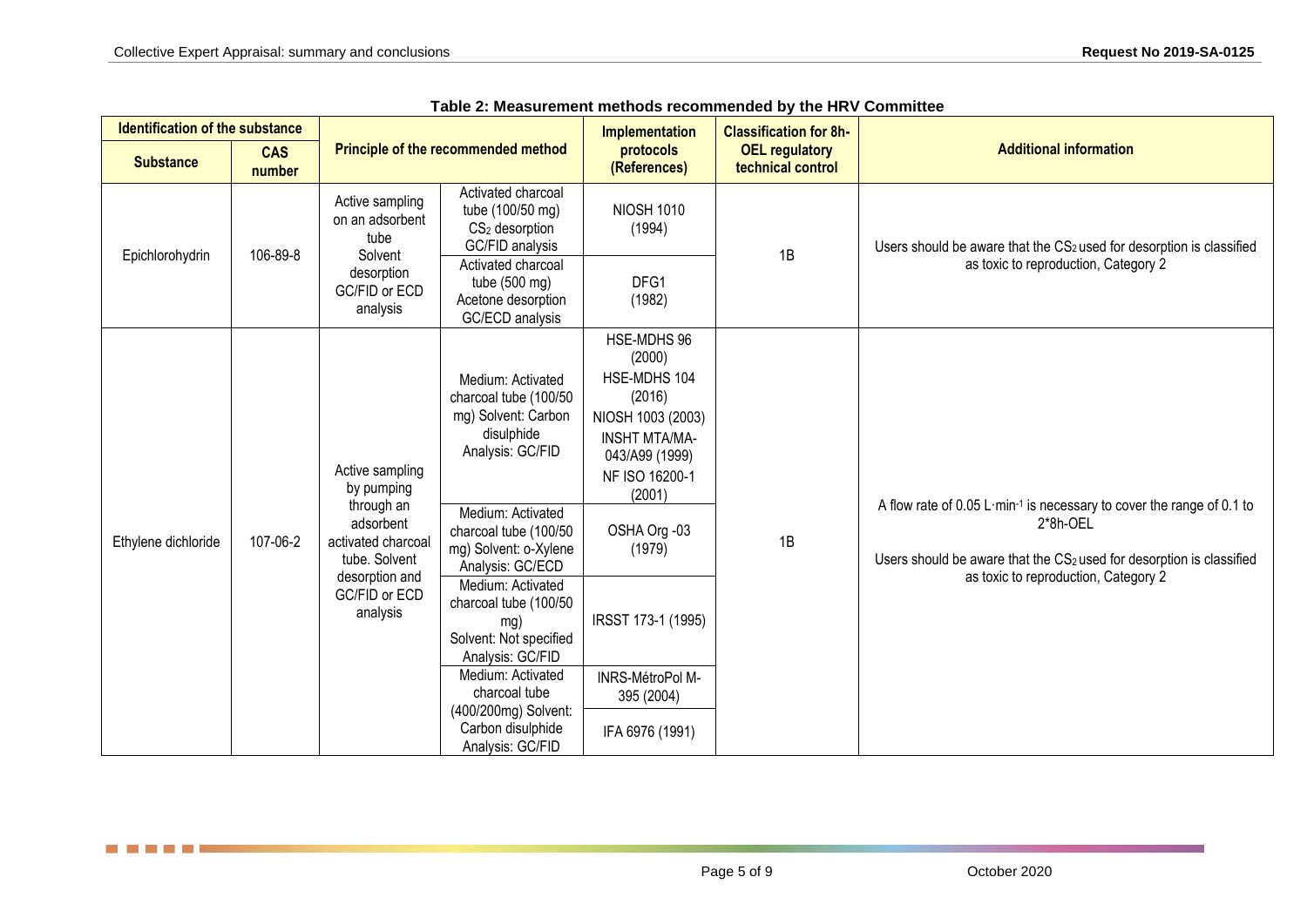<u> Tanzania de la Re</u>

| <b>Identification of the substance</b> |                      |                                                                                                                               |                                                              | <b>Implementation</b><br><b>Classification for 8h-</b>                  |                               |                                                                                                                                                                                                                                                                                                                                                                                                                                                                                                                                                                                       |
|----------------------------------------|----------------------|-------------------------------------------------------------------------------------------------------------------------------|--------------------------------------------------------------|-------------------------------------------------------------------------|-------------------------------|---------------------------------------------------------------------------------------------------------------------------------------------------------------------------------------------------------------------------------------------------------------------------------------------------------------------------------------------------------------------------------------------------------------------------------------------------------------------------------------------------------------------------------------------------------------------------------------|
| <b>Substance</b>                       | <b>CAS</b><br>number | <b>Principle of the recommended method</b>                                                                                    |                                                              | <b>OEL regulatory</b><br>protocols<br>technical control<br>(References) | <b>Additional information</b> |                                                                                                                                                                                                                                                                                                                                                                                                                                                                                                                                                                                       |
| Ethylene dibromide                     | 106-93-4             | Active sampling on an activated charcoal<br>tube (100/50) – Solvent desorption $(CS_2)$ –<br>GC/FID analysis                  |                                                              | INRS MétroPol M-<br>403<br>(2014)                                       |                               | The method is classified in Category 2 because the expanded<br>uncertainty associated with the method has not been determined and<br>the only available uncertainty data are repeatability standard<br>deviations. The influence of environmental conditions and interfering<br>compounds is not mentioned.<br>The flow rate needs to be reduced to be able to sample 30L of air for<br>Users should be aware that the desorption solvent $(CS_2)$ is classified<br>as toxic to reproduction, Category 2                                                                              |
| $4,4'$ -<br>methylenedianiline         | 101-77-9             | Active sampling<br>on filter(s)<br>impregnated with<br>sulphuric acid<br>Solvent (water)<br>extraction<br>HPLC/UV<br>analysis | Sampling device for<br>the inhalable fraction:<br><b>GSP</b> | DGUV ZH 1/120.39<br>E-GSP 2-HPLC<br>(1994)                              |                               | Sampling: The sampling device is indicative of the inhalable fraction<br>and is therefore classified in Category 2 in terms of its compliance with<br>regard to this conventional fraction.<br>Analysis: The analytical method is classified in Category 2 due to<br>partial validation data. It is necessary to implement the conditions of<br>the DGUV ZH 1/120.39 E- GSP 2-HPLC protocol and take three<br>successive 2h30 samples using a GSP inhalable fraction sampler with<br>a flow rate of 3.5 L·min-1. This should be followed by water extraction<br>and HPLC/UV analysis. |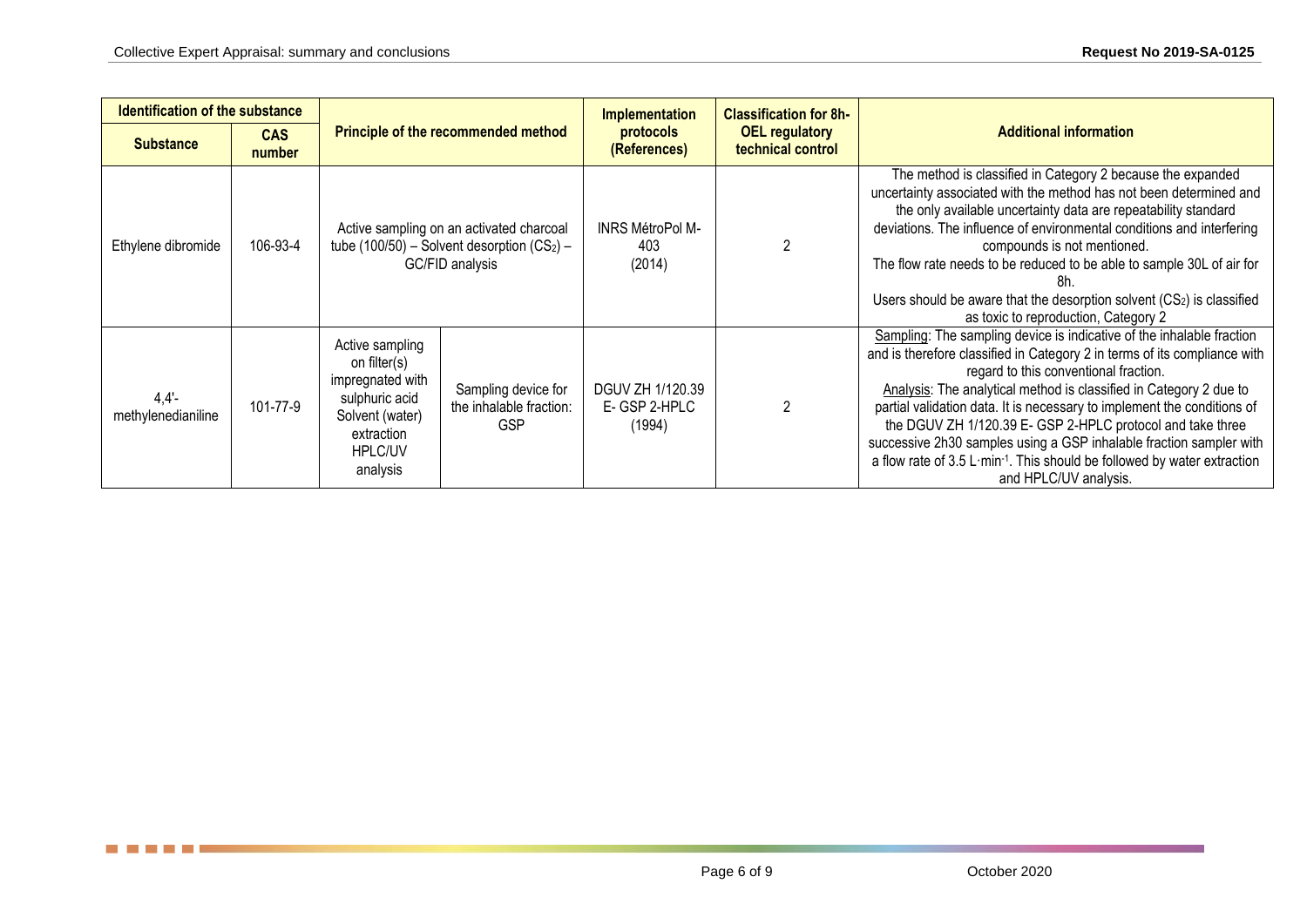| <b>Identification of the substance</b>   |                      |                                                                                                                                                                                                        | <b>Implementation</b>                                                   | <b>Classification for 8h-</b> | <b>Additional information</b>                                                                                                                                                                                                                                                                                                                                                                                                                                                                                                                                                                                                                                                                                                                                                                                                                                                                                                                                                                                                                                                                                                                                                                                                                     |
|------------------------------------------|----------------------|--------------------------------------------------------------------------------------------------------------------------------------------------------------------------------------------------------|-------------------------------------------------------------------------|-------------------------------|---------------------------------------------------------------------------------------------------------------------------------------------------------------------------------------------------------------------------------------------------------------------------------------------------------------------------------------------------------------------------------------------------------------------------------------------------------------------------------------------------------------------------------------------------------------------------------------------------------------------------------------------------------------------------------------------------------------------------------------------------------------------------------------------------------------------------------------------------------------------------------------------------------------------------------------------------------------------------------------------------------------------------------------------------------------------------------------------------------------------------------------------------------------------------------------------------------------------------------------------------|
| <b>Substance</b>                         | <b>CAS</b><br>number | <b>Principle of the recommended method</b>                                                                                                                                                             | protocols<br><b>OEL regulatory</b><br>technical control<br>(References) |                               |                                                                                                                                                                                                                                                                                                                                                                                                                                                                                                                                                                                                                                                                                                                                                                                                                                                                                                                                                                                                                                                                                                                                                                                                                                                   |
| Exhaust emissions<br>from diesel engines |                      | Sampling of the alveolar fraction by a<br>cyclone device on a quartz fibre filter<br>Determination of the elemental carbon (EC)<br>fraction by thermal-optical transmittance<br>analysis-FID detection | NIOSH 5040 (2016)<br><b>NF EN 16909</b><br>(2017)                       |                               | Sampling: The performance of cyclones for ultrafine particles and the<br>elimination of potential interferences from other larger carbonaceous<br>particles led these devices to be considered as appropriate for the<br>sampling of diesel particles.<br>Higgins-Dewell (HD) cyclones, which have different geometries and<br>flow rates, should be favoured with the use of 25mm-diameter filters<br>for atmospheres appearing to have low levels of pollution. For<br>atmospheres suspected of having high levels of pollution, Dorr-Oliver<br>cyclones with 37mm-diameter filter should be favoured. The sampling<br>method is therefore classified in Category 1A as part of this expert<br>appraisal.<br>Analysis:<br>The validation data are partial, especially in the absence of a traceable<br>primary reference material for the analysis of elemental and organic<br>carbon. No absolute analytical distinction between elemental and<br>organic carbon is possible. Therefore, some of the validation data are<br>based on measurements of total carbon, extrapolating these values to<br>the measurement of elemental carbon, differentiated within total<br>carbon. That is why the analytical method is classified in Category 2. |

**Validation date of the summary by the Expert Committee:** 22 October 2020.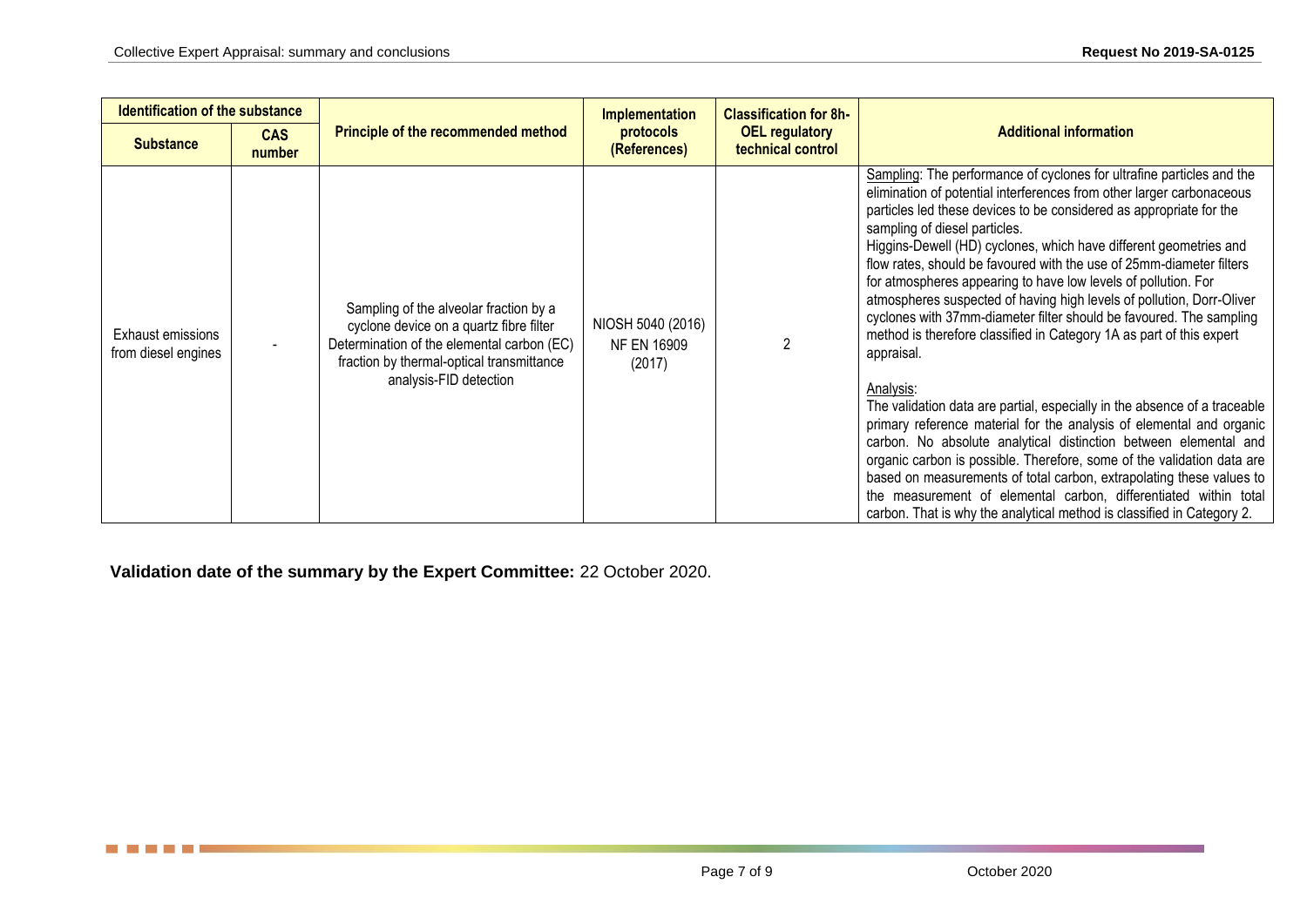## **Bibliographic references**

Anses (2017a) - Valeurs limites d'exposition en milieu professionnel - Le trichloroéthylène - Avis de l'Anses - Rapport d'expertise collective – Mai 2017.

Anses (2017b) - Valeurs limites d'exposition en milieu professionnel - Document de référence pour l'élaboration de valeurs limites d'exposition à des agents chimiques en milieu professionnel - Rapport d'expertise collective – Juillet 2017.

Anses (2020) - Méthodologie d'évaluation des méthodes de mesure dans l'air des lieux de travail et l'air intérieur – Rapport d'expertise collective – Mars/Avril 2020. A paraître.

DFG 1 (1982) - 1-Chloro-2,3-epoxypropane (Epichlorohydrin) method 1- Air Monitoring Methods, Vol.2, 9 p. [\(https://doi.org/10.1002/3527600418.am10689e0002,](https://doi.org/10.1002/3527600418.am10689e0002) accessed on 25/09/2018).

DGUV ZH 1-120.39<sup>E</sup>. Methods for the determination of 4,4'-diaminodiphenylmethane (4,4'methylenedianiline) issue November 1994. Published in in the series *Analyses of Hazardous Substances in Air*, Vol. 4 (1999) In The MAK‐Collection for Occupational Health and Safety (eds and ). doi[:10.1002/3527600418.am10177e0004](https://doi.org/10.1002/3527600418.am10177e0004), accessed on 25/09/2018.

Directive (UE) 2019/130 du Parlement européen et du Conseil du 16 janvier 2019 portant modification de la directive 2004/37/CE concernant la protection des travailleurs contre les risques liés à l'exposition à des agents cancérigènes ou mutagènes au travail (Texte présentant de l'intérêt pour l'EEE)

HSE MDHS 96 (2000), Methods for the Determination of Hazardous Substances (MDHS) - Volatile organic compounds in air (4) - Laboratory method using sorbent tubes, solvent desorption or thermal desorption and gas chromatography, 24 p.

[\(http://www.hse.gov.uk/pubns/mdhs/pdfs/mdhs96.pdf,](http://www.hse.gov.uk/pubns/mdhs/pdfs/mdhs96.pdf) accessed on 25/09/2018)

HSE MDHS 104 (2016), Methods for the Determination of Hazardous Substances (MDHS) - Volatile organic compounds in air - Laboratory method using pumped solid sorbent tubes, solvent desorption and gas chromatography, 30 p.

[\(http://www.hse.gov.uk/pubns/mdhs/pdfs/mdhs96.pdf,](http://www.hse.gov.uk/pubns/mdhs/pdfs/mdhs96.pdf) accessed on 25/09/2018)

IFA 6976 (1991) - IFA-Arbeitsmappe - Kennzahl: 6976 - 1,2-Dichlorethan - Lieferung: 07/1991- 2 pages

INRS-MétroPol M-395 (2004) - 1,2 Dichloroéthane – 3 pages. [\(http://www.inrs.fr/dms/metropol/FicheMetropol/METROPOL\\_395-1/FicheMetropol-](http://www.inrs.fr/dms/metropol/FicheMetropol/METROPOL_395-1/FicheMetropol-METROPOL_395.pdf)

[METROPOL\\_395.pdf,](http://www.inrs.fr/dms/metropol/FicheMetropol/METROPOL_395-1/FicheMetropol-METROPOL_395.pdf) accédé le 25/09/2018) + données de validation 1,2- dichloroéthane – 2 pages [\(http://www.inrs.fr/dms/metropol/DonneesValidationMetropol/Validation\\_295-1/MetroPol-](http://www.inrs.fr/dms/metropol/DonneesValidationMetropol/Validation_295-1/MetroPol-Donnees-Validations-Validation_295.pdf)[Donnees-Validations-Validation\\_295.pdf,](http://www.inrs.fr/dms/metropol/DonneesValidationMetropol/Validation_295-1/MetroPol-Donnees-Validations-Validation_295.pdf) accessed on 25/09/2018)

INRS MétroPol M-403/V01 (2016) : dibromoéthane [\(http://www.inrs.fr/publications/bdd/metropol/fiche.html?refINRS=METROPOL\\_403,](http://www.inrs.fr/publications/bdd/metropol/fiche.html?refINRS=METROPOL_403) accessed on 25/09/2018)

INSHT MTA/MA-043/A99 (1999) Determinación de hidrocarburos clorados III (1,1-dicloroetano, 1,2-dicloroetano, 1,2-dicloropropano) en aire - Método de adsorción encarbón activo / cromatografía de gases. 12 pages. [https://www.insst.es/documents/94886/359043/MA\\_043\\_A99.pdf/136cdaee-8a64-463a-b606-](https://www.insst.es/documents/94886/359043/MA_043_A99.pdf/136cdaee-8a64-463a-b606-00686e22b274) [00686e22b274,](https://www.insst.es/documents/94886/359043/MA_043_A99.pdf/136cdaee-8a64-463a-b606-00686e22b274) accessed on 25/09/2018)

IRSST (1995) - IRSST. "Analyse du dichloroéthane-1,2". Méthode 173-1. Méthodes analytiques. Montréal: IRSST, 1995. [\(https://www.irsst.qc.ca/laboratoires/analyses/contaminants-air/substance/i/58,](https://www.irsst.qc.ca/laboratoires/analyses/contaminants-air/substance/i/58) accessed on 25/09/2018).

NF EN 482+A1 (2015): Exposition sur les lieux de travail - Exigences générales concernant les performances des procédures de mesure des agents chimiques, Novembre 2015, 20p.

NF ISO 16200-1 (2001), Qualité de l'air des lieux de travail - Échantillonnage et analyse des composés organiques volatils par désorption au solvant/chromatographie en phase gazeuse - Partie 1 : méthode d'échantillonnage par pompage, Décembre 2001, 27 p.